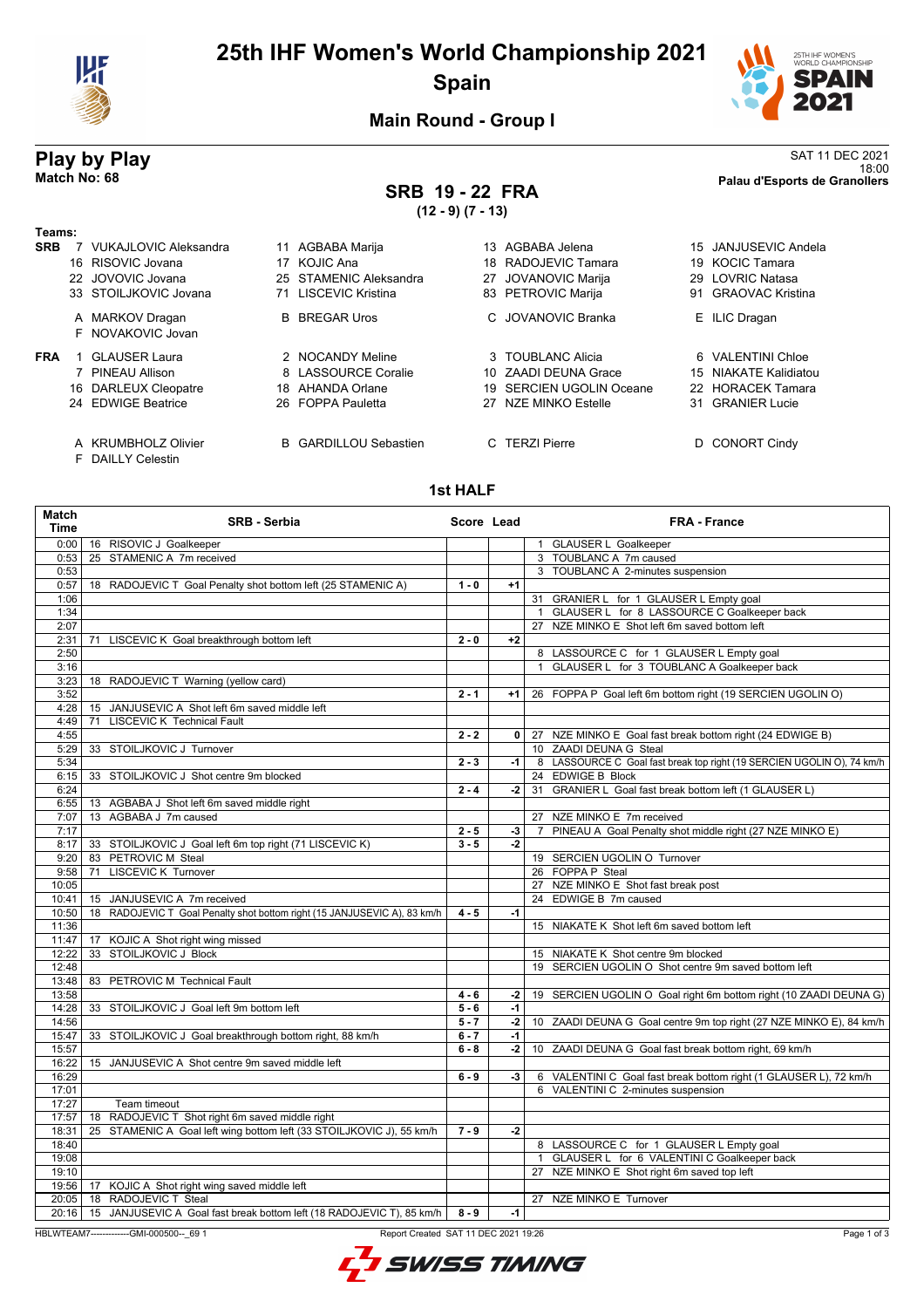

**25th IHF Women's World Championship 2021 Spain**



## **Main Round - Group I**

**Play by Play**<br>Match No: 68<br>Palau d'Esports de Granollers 18:00 **Match No: 68 Palau d'Esports de Granollers**

### **SRB 19 - 22 FRA (12 - 9) (7 - 13)**

#### **1st HALF**

| <b>Match</b><br>Time | <b>SRB - Serbia</b>                                                    | Score Lead |      | <b>FRA - France</b>                                  |
|----------------------|------------------------------------------------------------------------|------------|------|------------------------------------------------------|
| 20:56                |                                                                        |            |      | 2 NOCANDY M Technical Fault                          |
| 21:35                | 18 RADOJEVIC T Shot right 6m saved middle left                         |            |      |                                                      |
| 21:46                |                                                                        |            |      | Team timeout                                         |
| 22:08                | 16 RISOVIC J Steal                                                     |            |      | 2 NOCANDY M Turnover                                 |
| 22:45                | 15<br>JANJUSEVIC A Shot centre 9m saved bottom left                    |            |      |                                                      |
| 23:21                |                                                                        |            |      | 10 ZAADI DEUNA G Shot centre 9m missed               |
| 23:56                | 18 RADOJEVIC T Goal breakthrough bottom right, 63 km/h                 | $9 - 9$    | 0    |                                                      |
| 24:29                |                                                                        |            |      | 10 ZAADI DEUNA G Shot centre 6m saved middle right   |
| 24:37                |                                                                        |            |      | A KRUMBHOLZ O Warning (yellow card) bench punishment |
| 25:21                | 18 RADOJEVIC T Shot centre 9m missed                                   |            |      |                                                      |
| 25:35                |                                                                        |            |      | 22 HORACEK T Shot right 9m saved bottom right        |
| 26:11                | VUKAJLOVIC A Goal centre 9m bottom right, 82 km/h                      | $10 - 9$   | $+1$ |                                                      |
| 26:45                | 13 AGBABA J 2-minutes suspension                                       |            |      |                                                      |
| 26:59                | AGBABA M 7m caused<br>11                                               |            |      | 26 FOPPA P 7m received                               |
| 26:59                |                                                                        |            |      | PINEAU A Penalty shot saved middle left              |
| 27:19                | 83 PETROVIC M for 16 RISOVIC J Empty goal                              |            |      |                                                      |
| 27:48                | 16 RISOVIC J for 17 KOJIC A Goalkeeper back                            |            |      |                                                      |
| 27:58                | STAMENIC A Goal left wing bottom right (18 RADOJEVIC T), 76 km/h<br>25 | $11 - 9$   | $+2$ |                                                      |
| 28:20                |                                                                        |            |      | 22 HORACEK T Shot right 9m saved bottom right        |
| 28:27                | KOJIC A for 16 RISOVIC J Empty goal<br>17                              |            |      |                                                      |
| 28:44                | AGBABA M Goal right 9m bottom right (18 RADOJEVIC T), 64 km/h<br>11    | $12 - 9$   | $+3$ |                                                      |
| 28:48                | RISOVIC J for 17 KOJIC A Goalkeeper back<br>16                         |            |      |                                                      |
| 29:22                | 83 PETROVIC M Block                                                    |            |      | 27 NZE MINKO E Shot centre 9m blocked                |
| 29:59                | 18 RADOJEVIC T Technical Fault                                         |            |      |                                                      |

#### **2nd HALF**

| <b>Match</b><br><b>Time</b> | <b>SRB - Serbia</b>                                                             | Score Lead |              | <b>FRA - France</b>                                                       |
|-----------------------------|---------------------------------------------------------------------------------|------------|--------------|---------------------------------------------------------------------------|
| 30:00                       | 16 RISOVIC J Goalkeeper                                                         |            |              | 16 DARLEUX C Goalkeeper                                                   |
| 30:32                       |                                                                                 | $12 - 10$  | $+2$         | 19 SERCIEN UGOLIN O Goal right 6m bottom left (10 ZAADI DEUNA G), 58 km/h |
| 31:11                       | 33 STOILJKOVIC J Turnover                                                       |            |              |                                                                           |
| 31:22                       |                                                                                 | $12 - 11$  | $+1$         | 10 ZAADI DEUNA G Goal centre 6m middle right (19 SERCIEN UGOLIN O)        |
| 32:02                       | 15 JANJUSEVIC A Turnover                                                        |            |              | 16 DARLEUX C Steal                                                        |
| 32:09                       |                                                                                 | $12 - 12$  | $\Omega$     | 24 EDWIGE B Goal left 6m top right (27 NZE MINKO E), 79 km/h              |
| 32:59                       | 15 JANJUSEVIC A Turnover                                                        |            |              | 10 ZAADI DEUNA G Steal                                                    |
| 33:05                       |                                                                                 | $12 - 13$  | $-1$         | 8 LASSOURCE C Goal fast break bottom right (10 ZAADI DEUNA G)             |
| 33:06                       | Team timeout                                                                    |            |              |                                                                           |
| 33:49                       | LISCEVIC K Shot right 6m saved bottom right<br>71                               |            |              |                                                                           |
| 33:49                       |                                                                                 |            |              | 26 FOPPA P 2-minutes suspension                                           |
| 34:10                       |                                                                                 |            |              | 19 SERCIEN UGOLIN O for 16 DARLEUX C Empty goal                           |
| 34:30                       |                                                                                 |            |              | 16 DARLEUX C for 3 TOUBLANC A Goalkeeper back                             |
| 34:30                       |                                                                                 |            |              | 24 EDWIGE B Technical Fault                                               |
| 34:51                       | 83 PETROVIC M Goal centre 6m top right (33 STOILJKOVIC J), 56 km/h              | $13 - 13$  | 0            |                                                                           |
| 35:02                       |                                                                                 |            |              | 3 TOUBLANC A for 16 DARLEUX C Empty goal                                  |
| 35:27                       |                                                                                 | $13 - 14$  | -1           | 19 SERCIEN UGOLIN O Goal left 6m bottom left (10 ZAADI DEUNA G), 73 km/h  |
| 35:30                       |                                                                                 |            |              | 16 DARLEUX C for 3 TOUBLANC A Goalkeeper back                             |
| 36:05                       | 33 STOILJKOVIC J Goal left 6m top right (71 LISCEVIC K), 85 km/h                | $14 - 14$  | $\mathbf{0}$ |                                                                           |
| 36:44                       |                                                                                 |            |              | 26 FOPPA P Technical Fault                                                |
| 37:39                       | 17 KOJIC A Turnover                                                             |            |              | 26 FOPPA P Steal                                                          |
| 37:48                       | B BREGAR U Warning (yellow card) bench punishment                               |            |              |                                                                           |
| 38:19                       | 33 STOILJKOVIC J Block                                                          |            |              | 10 ZAADI DEUNA G Shot centre 9m blocked                                   |
| 39:08                       | 18 RADOJEVIC T Goal centre 6m bottom left (33 STOILJKOVIC J), 89 km/h           | $15 - 14$  | $+1$         |                                                                           |
| 39:44                       | 83 PETROVIC M Block                                                             |            |              | 19 SERCIEN UGOLIN O Shot left 9m blocked                                  |
| 40:05                       |                                                                                 | $15 - 15$  | $\mathbf{0}$ | 26 FOPPA P Goal centre 6m middle right (10 ZAADI DEUNA G)                 |
| 40:38                       | <b>LISCEVIC K Technical Fault</b><br>71                                         |            |              |                                                                           |
| 40:45                       |                                                                                 |            |              | 26 FOPPA P Shot left 6m post                                              |
| 41:26                       |                                                                                 |            |              | 26 FOPPA P 2-minutes suspension                                           |
| 42:02                       | 29 LOVRIC N Goal right wing bottom left (15 JANJUSEVIC A), 80 km/h              | $16 - 15$  | $+1$         |                                                                           |
| 42:20                       |                                                                                 |            |              | 2 NOCANDY M for 16 DARLEUX C Empty goal                                   |
| 42:46                       | 83 PETROVIC M 2-minutes suspension                                              |            |              |                                                                           |
| 43:02                       |                                                                                 | $16 - 16$  | 0            | 3 TOUBLANC A Goal right wing bottom right (19 SERCIEN UGOLIN O)           |
| 43:06                       |                                                                                 |            |              | 16 DARLEUX C for 19 SERCIEN UGOLIN O Goalkeeper back                      |
| 43:17                       | 13 AGBABA J for 16 RISOVIC J Empty goal                                         |            |              |                                                                           |
| 43:29                       | LISCEVIC K Shot centre 6m saved top right<br>71                                 |            |              |                                                                           |
| 43:56                       |                                                                                 |            |              | 3 TOUBLANC A Shot right wing missed                                       |
|                             | 44:49   16 RISOVIC J for 83 PETROVIC M Goalkeeper back                          |            |              |                                                                           |
| 45:01                       | 33 STOILJKOVIC J Shot right 9m post                                             |            |              |                                                                           |
|                             | 45:45   29 LOVRIC N 7m received                                                 |            |              | 6 VALENTINI C 7m caused                                                   |
|                             | HBLWTEAM7-------------GMI-000500-- 69 1<br>Report Created SAT 11 DEC 2021 19:26 |            |              | Page 2 of 3                                                               |
|                             |                                                                                 |            |              |                                                                           |